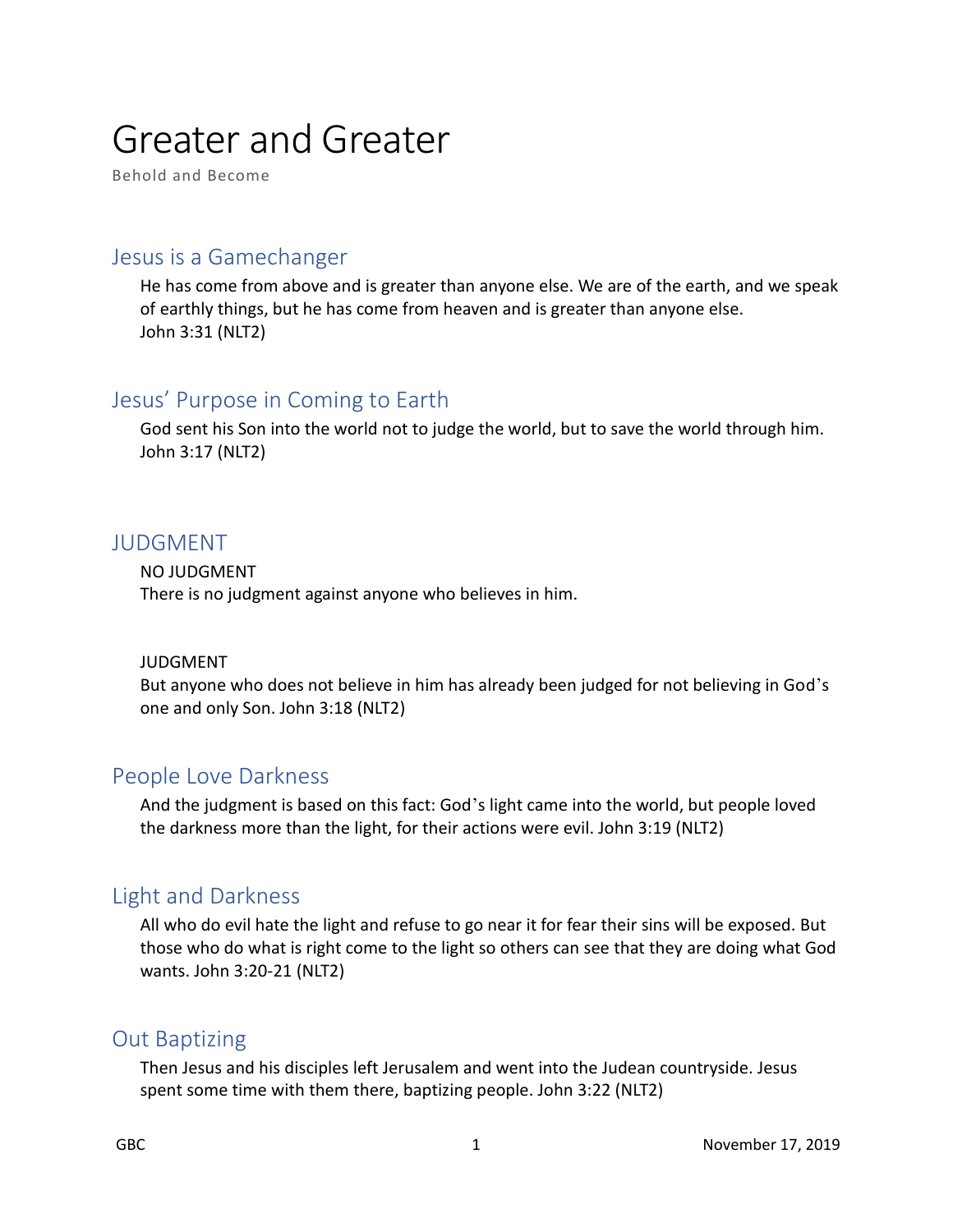# Baptismal Popularity

At this time John the Baptist was baptizing at Aenon, near Salim, because there was plenty of water there; and people kept coming to him for baptism. (This was before John was thrown into prison.) A debate broke out between John's disciples and a certain Jew over ceremonial cleansing. So John's disciples came to him and said, "Rabbi, the man you met on the other side of the Jordan River, the one you identified as the Messiah, is also baptizing people. And everybody is going to him instead of coming to us." John 3:23-26 (NLT2)

#### Joy at His Success

John replied, "No one can receive anything unless God gives it from heaven. You yourselves know how plainly I told you, 'I am not the Messiah. I am only here to prepare the way for him.' It is the bridegroom who marries the bride, and the best man is simply glad to stand with him and hear his vows. Therefore, I am filled with joy at his success. John 3:27-29 (NLT2)

#### Right Answer

He must become greater and greater, and I must become less and less. John 3:30 (NLT2)

# Jesus is Greater Than Anyone Else

"He has come from above and is greater than anyone else. We are of the earth, and we speak of earthly things, but he has come from heaven and is greater than anyone else. He testifies about what he has seen and heard, but how few believe what he tells them! John 3:31-32 (NLT2)

# Connection and Power

Anyone who accepts his testimony can affirm that God is true. For he is sent by God. He speaks God's words, for God gives him the Spirit without limit. John 3:33-34 (NLT2)